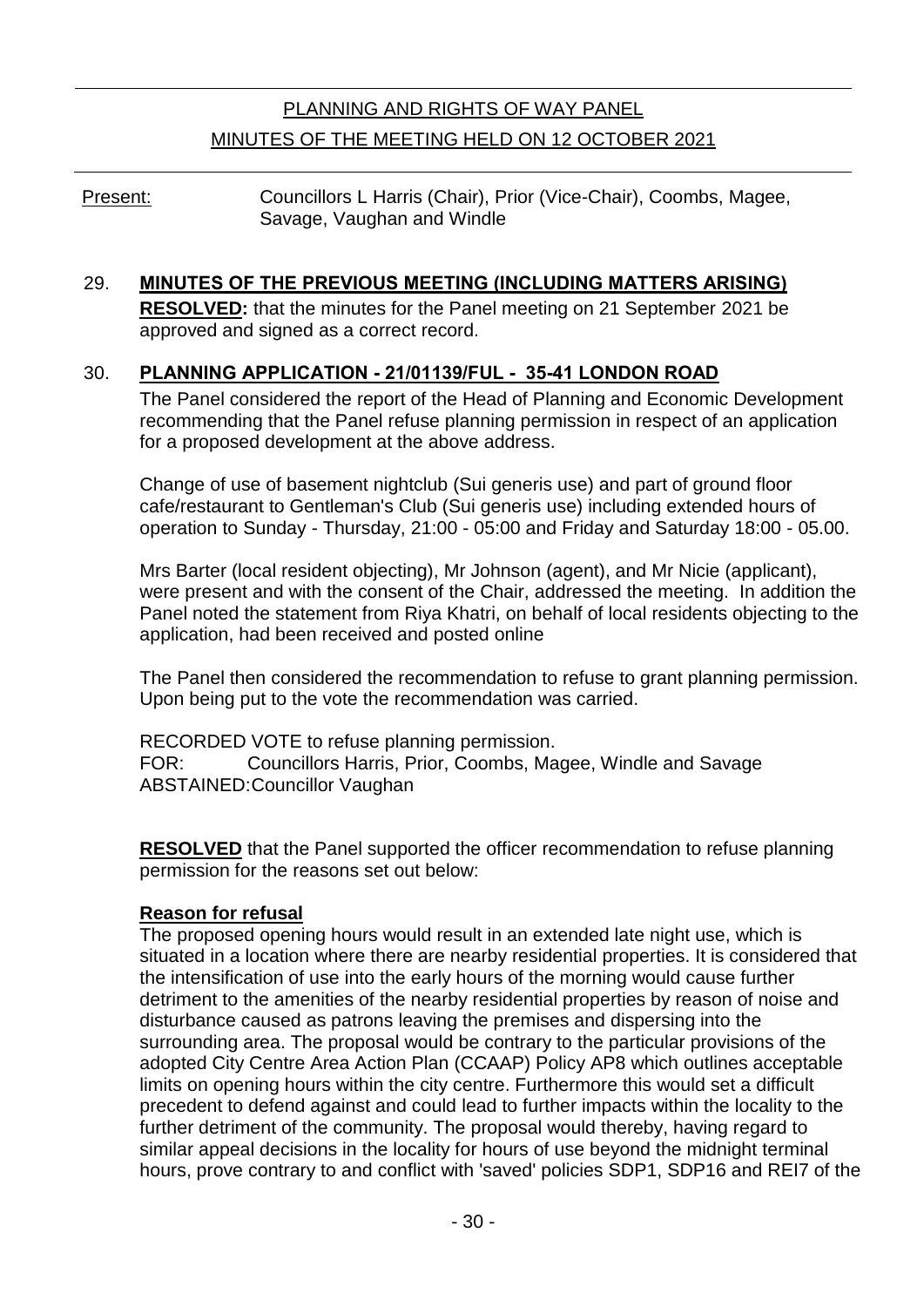City of Southampton Local Plan Review (amended 2015) and Policy AP8 of the CCAAP (adopted 2015).

## 31. **PLANNING APPLICATION - 20/01367/FUL - CITY WEST - MILLBROOK ROAD EAST**

The Panel considered the report of the Head of Planning and Economic Development recommending delegated authority be granted in respect of an application for a proposed development at the above address.

Conversion of existing commercial units into 24 (10 one-bed and 14 studio) units with associated parking and cycle/refuse storage (Departure from Local Plan) – description amended following validation.

Simon Reynier (City of Southampton Society), Paul Airey (agent), and Councillor Shields(ward councillor) were present and with the consent of the Chair, addressed the meeting.

The presenting officer explained that the Southern Water section 5.6 should state an informative to connect to the foul and surface water disposal was requested and not a condition. In response to Panel questioning an additional condition relating to electric vehicle charging points was added, as set out below.

Upon being put to the vote the Panel confirmed the Habitats Regulation Assessment.

The Panel then considered the recommendation to delegate authority to the Head of Planning and Economic Development to grant planning permission. Upon being put to the vote the recommendation was carried unanimously.

## **RESOLVED** that the Panel:

- (i) confirmed the Habitats Regulation Assessment set out in Appendix 1 of the report.
- (ii) Delegated approval to the Head of Planning and Economic Development to grant planning permission subject to any amendments set out below and the completion of a S.106 Legal Agreement to secure:
	- a. Financial contributions towards site specific transport contributions for highway improvements in the vicinity of the site in line with Policy SDP4 of the City of Southampton Local Plan Review (as amended 2015), policies CS18 and CS25 of the adopted LDF Core Strategy (as amended 2015) and the adopted SPD relating to Planning Obligations (September 2013);
	- b. Either the provision of 35% affordable housing in accordance with LDF Core Strategy Policy CS15 or confirmation that the proposal complies with the requirements of the Vacant Building Credit criteria (securing development without any affordable housing) and that a review is undertaken should circumstances change;
	- c. Submission of a highway condition survey to ensure any damage to the adjacent highway network attributable to the build process is repaired by the developer.
	- d. Either a scheme of measures or a financial contribution to mitigate against the pressure on European designated nature conservation sites in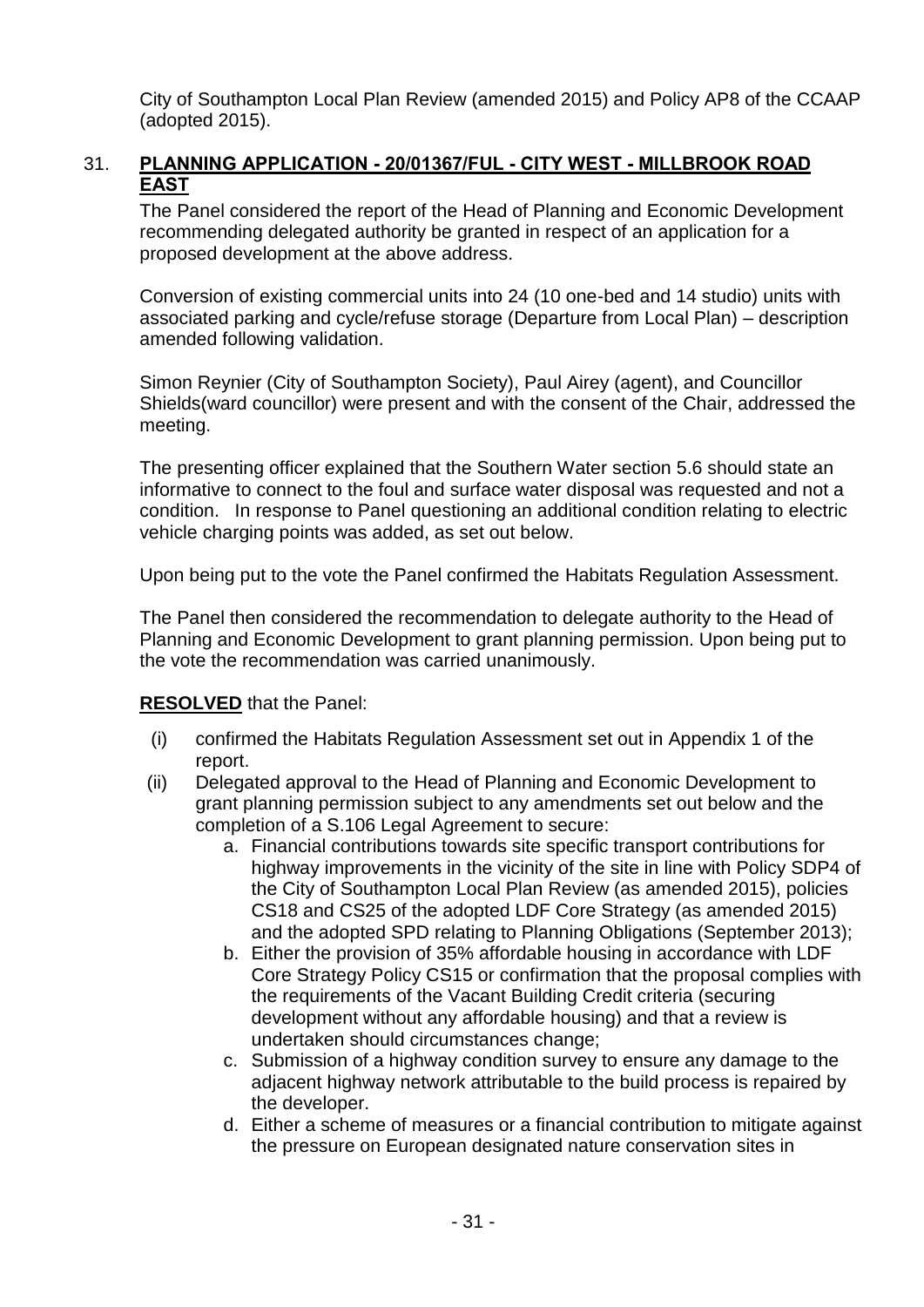accordance with Policy CS22 of the Core Strategy and the Conservation of Habitats and Species Regulations 2010.

- (iii) That the Head of Planning and Economic Development be given delegated powers to add, vary and /or delete relevant parts of the Section 106 agreement and/or conditions as necessary.
- (iv) In the event that the legal agreement is not completed within a reasonable period following the Panel meeting, the Panel authorised Head of Planning and Economic Development to refuse permission on the ground of failure to secure the provisions of the Section 106 Legal Agreement.
- (v) In the event that the scheme's viability is tested prior to planning permission being issued and, following an independent assessment of the figures, it is no longer viable to provide the full package of measures set out above the Panel noted that a report will be brought back to the Planning and Rights of Way Panel for further consideration of the Planning application.

#### ADDITIONAL CONDITION

ELECTRIC VEHICLE CHARGING POINTS (PERFORMANCE CONDITION**)** Before the use hereby approved first comes into use a minimum of two electric vehicle charging points shall be provided on site and rendered operational in accordance with a specification to be first agreed in writing by the Local Planning Authority. The charging points shall be thereafter retained and maintained as approved.

REASON: To combat the effects of climate change and reduce the emission of pollutants in accordance with policy CS20

### 32. **PLANNING APPLICATION - 20/01785/FUL - COMPASS HOUSE, ROMSEY ROAD**

The Panel considered the report of the Head of Planning and Economic Development recommending delegated authority be granted in respect of an application for a proposed development at the above address.

Re-development of the site to create a three-storey hotel containing 73 rooms with associated works including 73 car parking spaces. (Resubmission 19/00726/FUL)

Simon Reynier (City of Southampton Society),Chris Brady (agent), and Councillor Spicer (ward councillor) were present and with the consent of the Chair, addressed the meeting. In addition the Panel noted the statement received by Councillor Guest which had been circulated and posted on-line.

The Panel requested and officers agreed to include in their recommendation that an additional condition relating to electric vehicle charge points be added to the application, as set out below.

Upon being put to the vote the Panel confirmed the Habitats Regulation Assessment

The Panel then considered the recommendation to delegate authority to the Head of Planning and Economic Development to grant planning permission. Upon being put to the vote the recommendation was carried unanimously.

### **RESOLVED** that the Panel: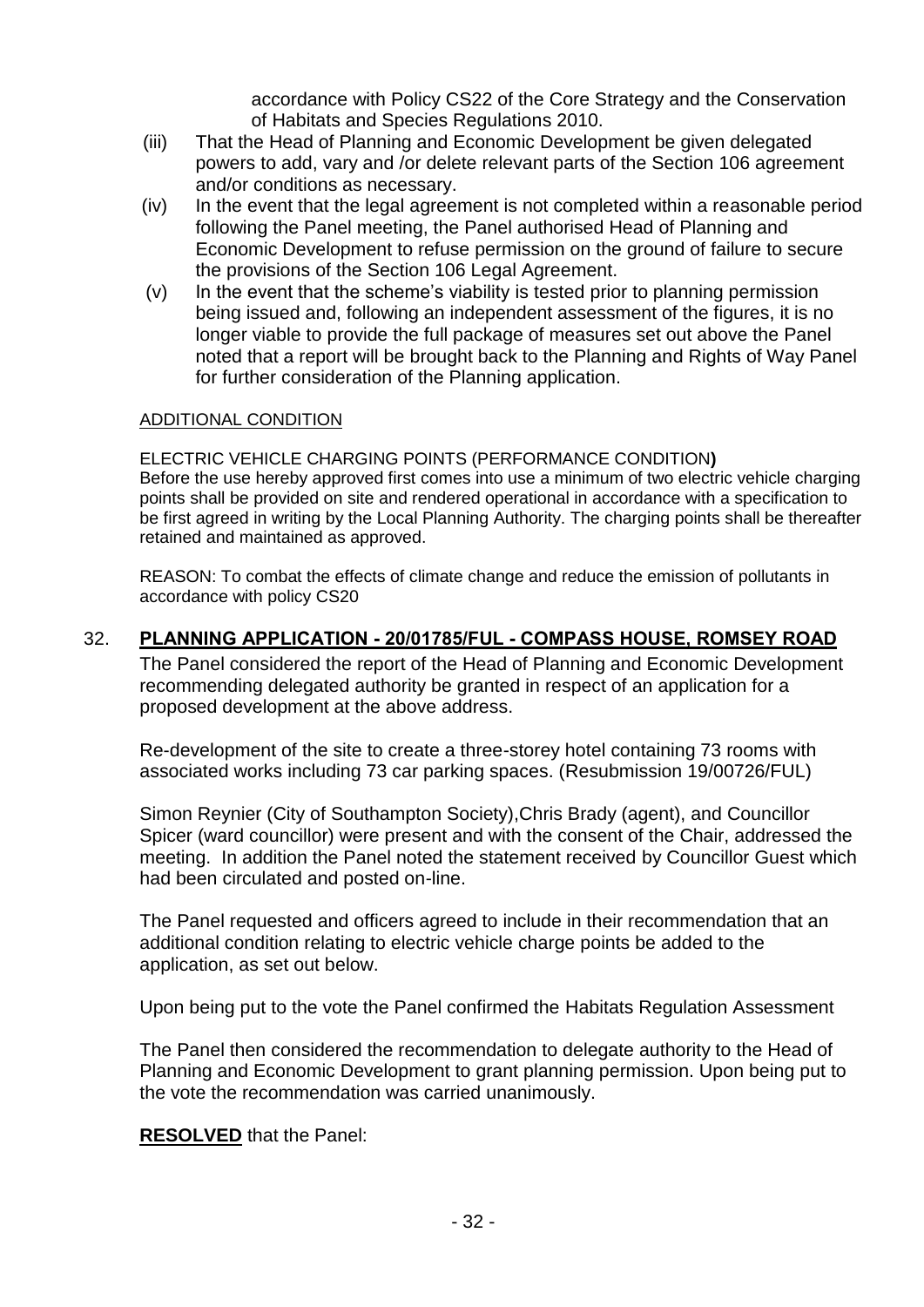- (i) confirmed the Habitats Regulation Assessment set out in Appendix 1 of the report.
- (ii) Delegated approval to the Head of Planning and Economic Development to grant planning permission subject to the amendment set out below and the completion of a S.106 Legal Agreement to secure:
	- a. Financial contributions towards site specific transport contributions for highway improvements in the vicinity of the site in line with Policy SDP4 of the City of Southampton Local Plan Review (as amended 2015), policies CS18 and CS25 of the adopted LDF Core Strategy (as amended 2015) and the adopted SPD relating to Planning Obligations (September 2013);
	- b. Submission of a highway condition survey to ensure any damage to the adjacent highway network attributable to the build process is repaired by the developer;
	- c. Submission of a Training & Employment Management Plan committing to adopting local labour and employment initiatives, in accordance with Policies CS24 & CS25 of the Local Development Framework Core Strategy Development Plan Document - Adopted Version (as amended 2015) and the adopted SPD relating to Planning Obligations (September 2013);
	- d. Submission and implementation within a specified timescale of a Travel Plan;
	- e. The submission, approval and implementation of a Carbon Management Plan setting out how the carbon neutrality will be achieved and/or how remaining carbon emissions from the development will be mitigated in accordance with policy CS20 of the Core Strategy and the Planning Obligations SPD (September 2013);
	- f. Submission and implementation within a specified timescale of a Waste Management Plan;
	- g. The submission, approval and implementation of public art that is consistent with the Council's Public Art 'Art People Places' Strategy; and
	- h. Financial contributions towards Solent Disturbance Mitigation Project (SDMP) and New Forest SPA in accordance with the Conservation of Habitats and Species Regulations 2010 (as amended), SDP12 of the City of Southampton Local Plan Review (March 2006), CS22 of the Core Strategy and the Planning Obligations SPD (September 2013).
- (iii) In the event that the legal agreement is not completed within a reasonable period following the Panel meeting, the Head Planning and Economic Development be authorised to refuse permission on the ground of failure to secure the provisions of the Section 106 Legal Agreement.
- (iv) That the Head of Planning and Economic Development Manager be given delegated powers to add, vary and /or delete relevant parts of the Section 106 agreement and/or conditions as necessary.

# ADDITIONAL CONDITION

# ELECTRIC VEHICLE CHARGING. (PERFORMANCE CONDITION)

Prior to the occupation of the development hereby approved a minimum of 9 (12%) of the 73 hotel car parking spaces shall be fitted with an electric car charging point for use by customers and staff. The electric car charging points shall thereafter be retained and made available for customers and staff to use throughout the lifetime of the development.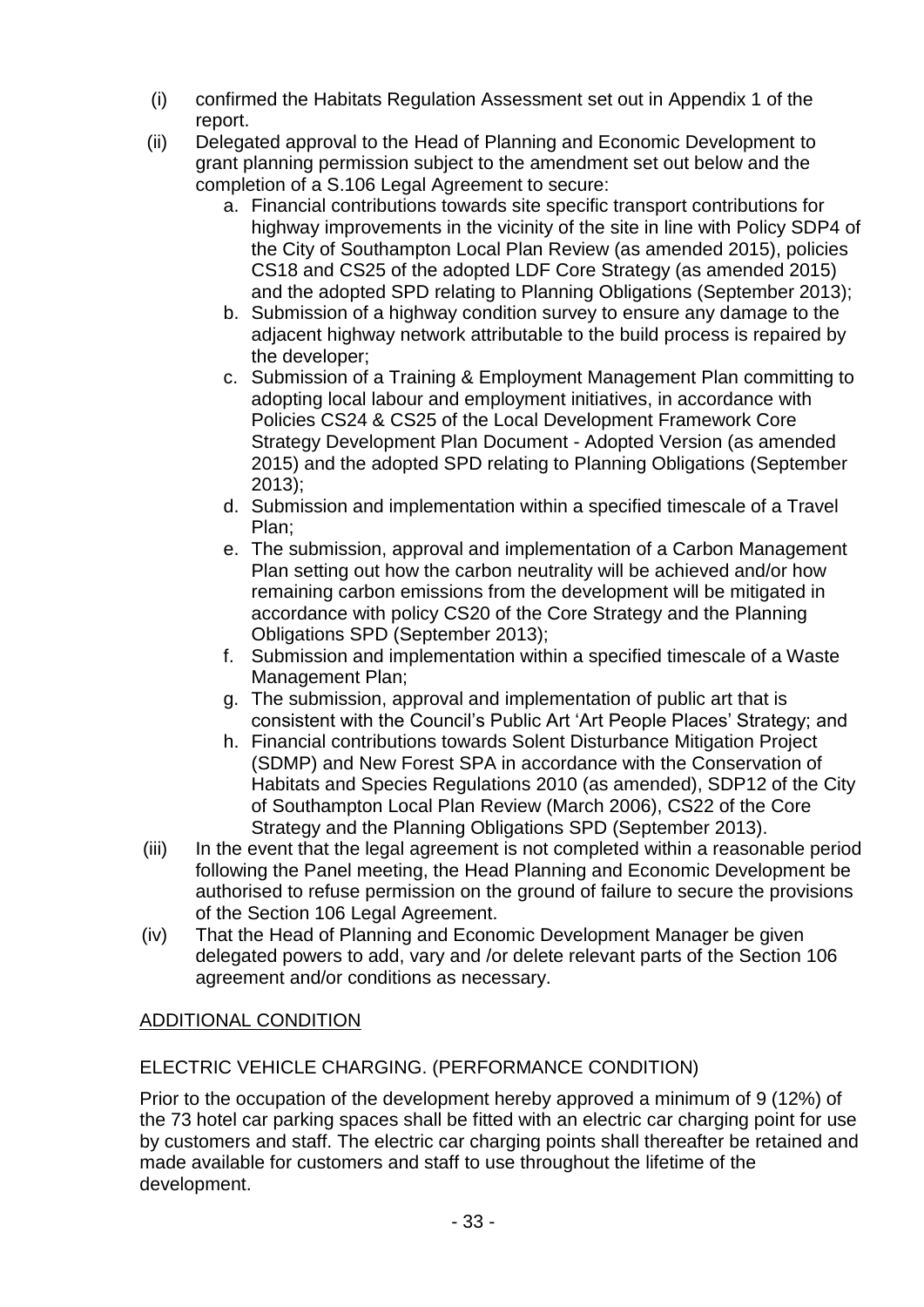REASON: In the interests of encouraging a modal shift towards electric vehicles for both air quality and sustainability/environmental reasons as supported by Core Strategy Policy CS20 (Amended 2015).

# 33. **PLANNING APPLICATION - 21/01193/FUL - 52-54 WATERLOO ROAD**

The Panel considered the report of the Head of Planning and Economic Development recommending delegated authority be granted in respect of an application for a proposed development at the above address.

Re-development of the site to create a part two-storey and part three-storey building containing 8 flats (4 x one-bedroom, 4 x two-bedroom) with associated cycle, refuse and parking.

Steve Lawrence (agent), and Councillor Shields (ward councillor were present and with the consent of the Chair, addressed the meeting.

The presenting officer reported that the landscaping condition needed to be amended to include measures to prevent surface water runoff, from parking area, from flowing onto the public highway, as set out below.

Upon being put to the vote the Panel confirmed the Habitats Regulation Assessment.

The Panel then considered the recommendation to delegate authority to the Head of Planning and Economic Development to grant planning permission. Upon being put to the vote the recommendation was carried unanimously.

## **RESOLVED** that the Panel:

- (i) confirmed the Habitats Regulation Assessment set out in Appendix 1 of the report.
- (ii) Delegated approval to the Head of Planning and Economic Development to grant planning permission subject to any amendments set out below and the completion of a S.106 Legal Agreement to secure:
	- a. Financial contributions towards site specific transport contributions for highway improvements in the vicinity of the site in line with Policy SDP4 of the City of Southampton Local Plan Review (March 2006), policies CS18 and CS25 of the adopted LDF Core Strategy (2010) and the adopted SPD relating to Planning Obligations (September 2013);
	- b. Submission of a highway condition survey to ensure any damage to the adjacent highway network attributable to the build process is repaired by the developer.
	- c. The submission, approval and implementation of a Carbon Management Plan setting out how the carbon neutrality will be achieved and/or how remaining carbon emissions from the development will be mitigated in accordance with policy CS20 of the Core Strategy and the Planning Obligations SPD (September 2013).
	- d. An obligation to preclude future residents being issued with car parking permits.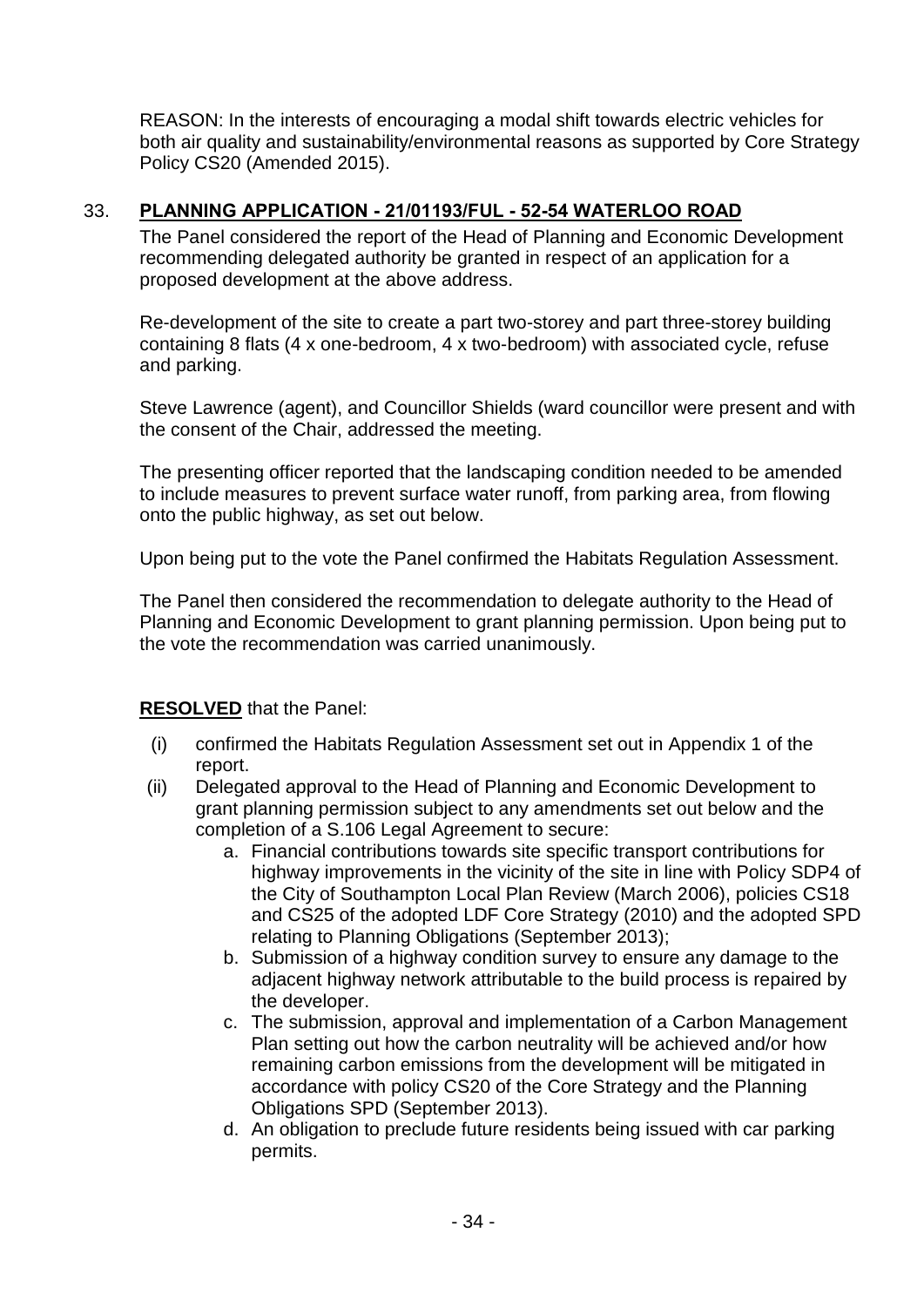- e. Financial contributions towards Solent Disturbance Mitigation Project (SDMP) in accordance with the Conservation of Habitats and Species Regulations 2010 (as amended), SDP12 of the City of Southampton Local Plan Review (March 2006), CS22 of the Core Strategy and the Planning Obligations SPD (September 2013).
- (iii) In the event that the legal agreement is not completed within a reasonable period following the Panel meeting, the Head Planning and Economic Development be authorised to refuse permission on the ground of failure to secure the provisions of the Section 106 Legal Agreement.
- (iv) That the Head of Planning and Economic Development Manager be given delegated powers to add, vary and /or delete relevant parts of the Section 106 agreement and/or conditions as necessary.

# ADDITIONAL / AMENDED CONDITION

# 05. LANDSCAPING, LIGHTING & MEANS OF ENCLOSURE DETAILED PLAN [PRE-COMMENCEMENT CONDITION]

Notwithstanding the submitted details before the commencement of any site works a detailed landscaping scheme and implementation timetable shall be submitted, which includes:

- (i) proposed finished ground levels or contours; means of enclosure; car parking layouts, including details of measures used to prevent surface water runoff from flowing from the parking area onto the public highway; vehicle and pedestrian access and circulations areas, hard surfacing materials, structures and ancillary objects (lighting columns etc.);
- (ii) planting plans; written specifications (including cultivation and other operations associated with plant and grass establishment); schedules of plants, noting species, plant sizes and proposed numbers/planting densities where appropriate;
- (iii) an accurate plot of all trees to be retained and to be lost. Any trees to be lost shall be replaced on a favourable basis (a two-for one basis unless circumstances dictate otherwise);
- (iv) details of any proposed boundary treatment, including retaining walls; and
- (v) a landscape management scheme.

Any trees, shrubs, seeded or turfed areas which die, fail to establish, are removed or become damaged or diseased, within a period of 5 years from the date of planting shall be replaced by the Developer in the next planting season with others of a similar size and species unless the Local Planning Authority gives written consent to any variation. The Developer shall be responsible for any replacements for a period of 5 years from the date of planting.

The approved hard and soft landscaping scheme (including parking) for the whole site shall be carried out prior to occupation of the building or during the first planting season following the full completion of building works, whichever is sooner. The approved scheme implemented shall be maintained for a minimum period of 5 years following its complete provision.

REASON: To improve the appearance of the site and enhance the character of the development in the interests of visual amenity, to ensure that the development makes a